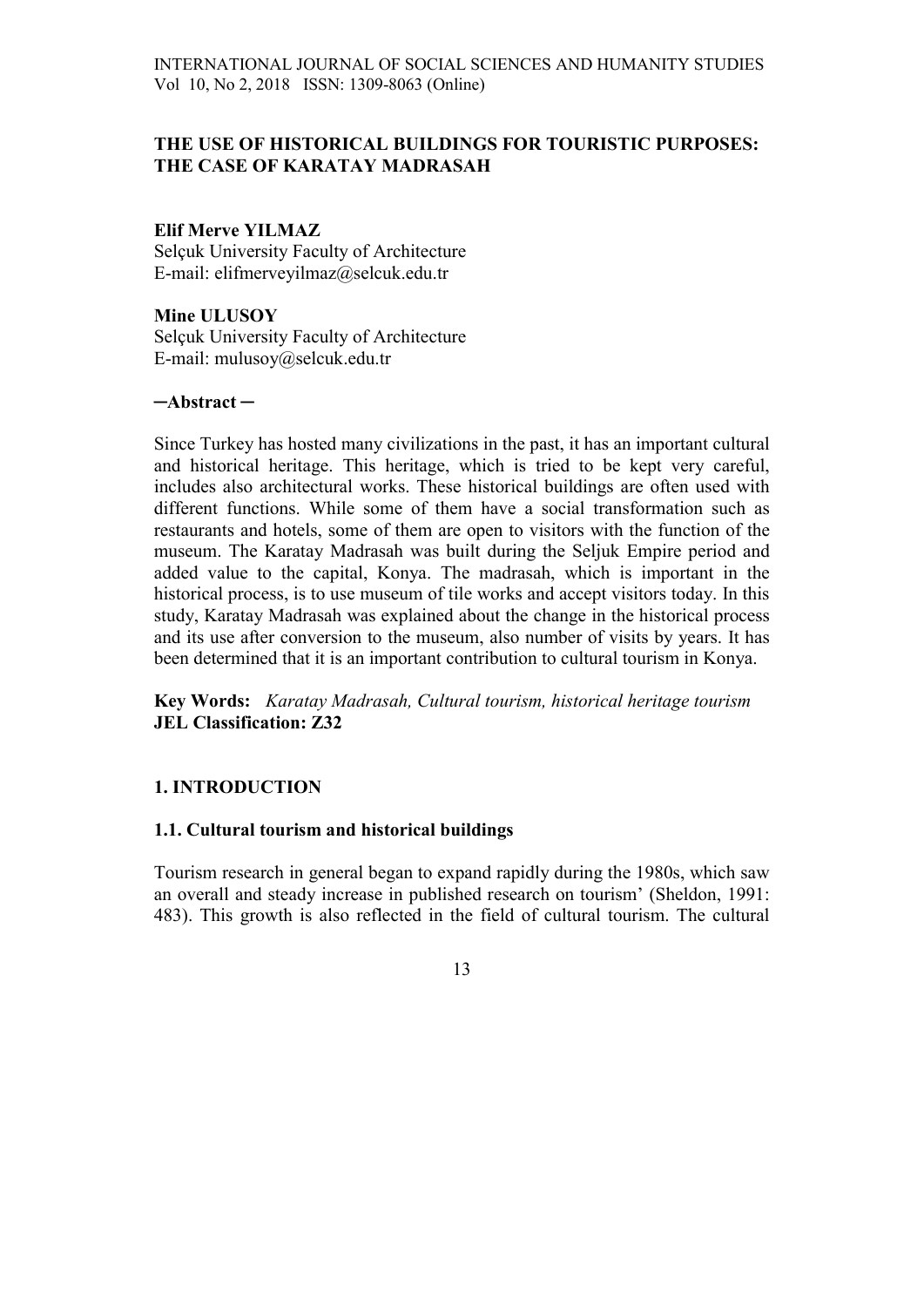tourism bibliography compiled by the Association for Tourism and Leisure Education (ATLAS) Cultural Tourism Research Group shows that the volume of cultural tourism research has grown highly in recent decades.

Cultural tourism is one of the oldest forms of travel and still continues to be a mainstay of the tourism industry in most parts of the world. According to the OECD (2009), cultural tourism accounted for around 40% of all international tourism, or 360 million arrivals in 2007. (Richards and Musters, 2010:1)

Cultural tourism is a place of wisdom in the broad sense of history and belongs to a nation (Öztürk and Yazıcıoğlu, 2002: 188). According to this definition On the basis of cultural tourism lies a variety of reasons. History of old art works the observations of structures and their remains are aimed at research, exploration and travel for religious purposes, local architecture and original features, libraries, local cuisine, festivals and fairs, theater and cinema, music and dance, undergraduate and literary studies and subcultures travel increases the knowledge and visibility of people and takes place in cultural tourism (Kızılırmak and Kurtuldu, 2005: 102).

In countries all over the world, especially those with long history, it is seen that the places attracting the most tourists are historical monuments and local architecture. The most visited museums in Turkey are the Hagia Sophia Museum the Topkapi Palace and the Mevlana Museum which is in Konya hosts millions of people.

Konya, which has been the capital of the Seljuk Empire since its establishment, has become the most important cultural center that has kept the Seljuk art and style. It witnessed the history of many types of buildings such as palace, mosque, madrasah, tomb, fountain, bath, caravansary. Because the city hosts Seljuk artifacts, it has taken up the concept and importance of cultural heritage.

# 2. KARATAY MADRASAH

The Karatay Madrasah, built in Konya in 1251 and reached daily, has never lost its importance. The madrasah is located in the north of Alaeddin Hill, opposite to Selçuk University Rectorate Building and on Ankara Street, just near the mosque and mansion built on this hill in Seljuk period. The Karatay University, which is the foundation university, was founded with the mission of Karatay Madrasah that gave its name to the Karatay district.

Celaleddin Karatay, who gave the name to Madrasah, is a state man who has been honored by his honest personality, with his right decisions, and has a great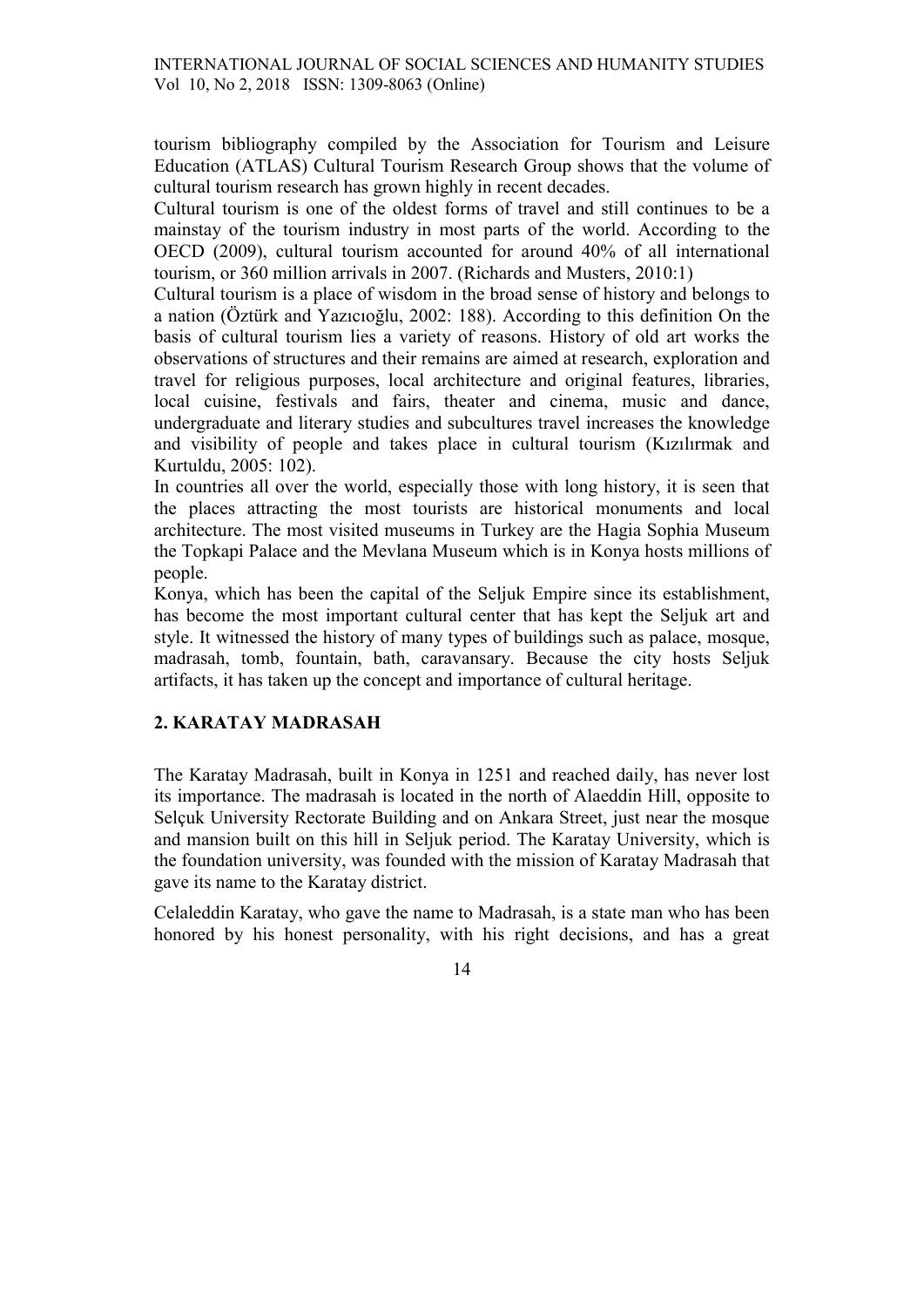reputation in the Seljuk period and is widely accepted by his strong religion. (Erdemir, 2001:14) Karatay Madrasah educated at that time many valuable Muslim hafiz and imams.

Although it is not known exactly who the architect of the Madrasah is, it is thought that the process and details similar to the Alaaddin Mosque can be seen as an influence on the construction of Mehmet bin Havlan from Damascus.

The Karatay Madrasah is different from the classical Seljuk works with its plan, architectural form, and material and appearance characteristics. Some of these features are; the distortion on the wall on the eastern facade, the use of colored marble on the crown, the difference between the main room in the entrance and the tile decorations in the entrance. (Yaldız, 2003:101)

The madrasah education started in 1253, it was also used during the Ottoman period, but was left to fate towards the end of the 19th century. (Atçeken, 1998:229)

## 2.1. Karatay Madrasah in historical process

The madrasah creates a rectangular sensation close to the square when viewed from the outside and the outer frame. The central dome has been stepped with two layers of tanks towards the outside and the skirts.

Madrasah has passed the danger of collapse several times and it rescued and restorated. Some sections are not avaible today.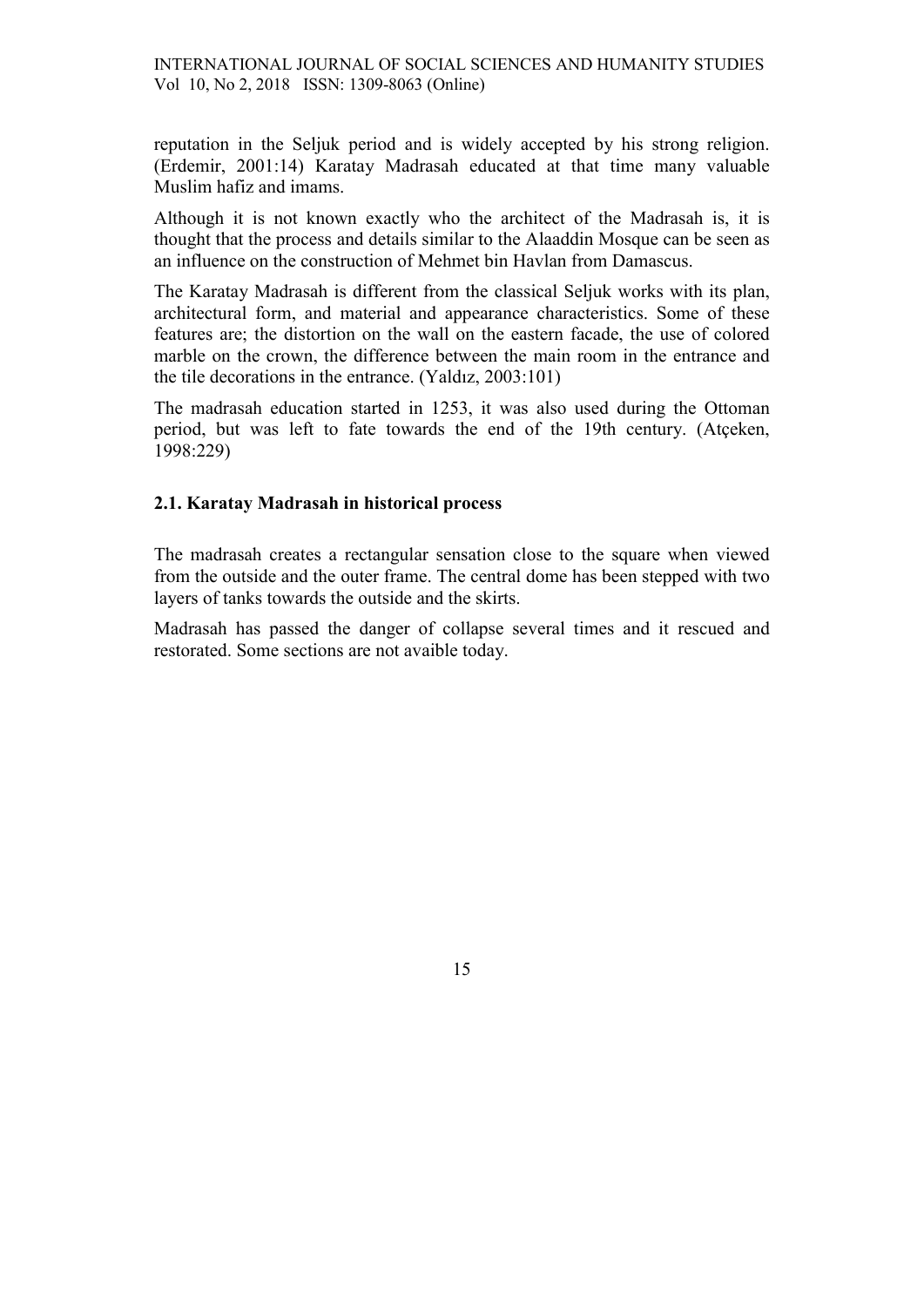

Figure-1: Karatay Madrasah, plan (2017)

Figure-2: The Situation of Karatay Madrasah in 1980 and 2017



Source: camilerveturbeler.com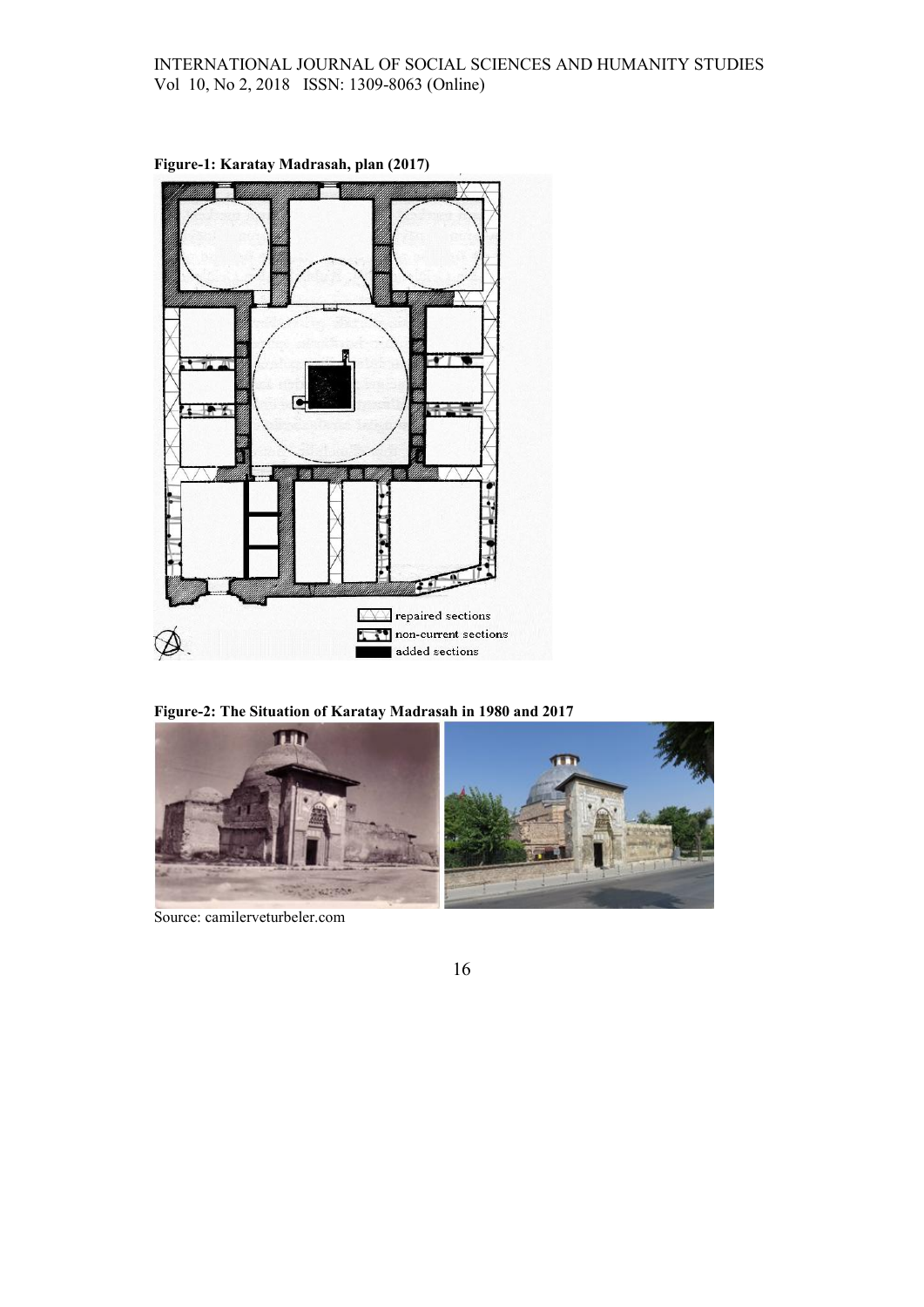# 2.2. Karatay Madrasah Museum of tile works

In 1955, this important historical building transformed a museum. Because of the tile works in its inside, it was approved that it should be a museum of the tile works.

The madrasah, which is used as a Museum of Tile Works today, is frequently visited by domestic and foreign visitors because it is in a very important and central position.

The madrasah, which was used effectively during the Ottoman period, was closed down by the Teaching Union Law of 1924 and was used as a museum in 1955. The Karatay Madrasah, which has undergone many restorations and has been restored, has been renovated with restoration sometimes and has not been able to accept visitors. Classification of the works in it can be done as follows;

- Konya Palace (II.Kılıçarslan Palace) tiles and articles
- Kubad Abad Palace tiles, gypsum and glass samples
- Ottoman Period ceramic ware
- Seljuk Period Ceramic ware
- The tomb of Celaleddin Karatay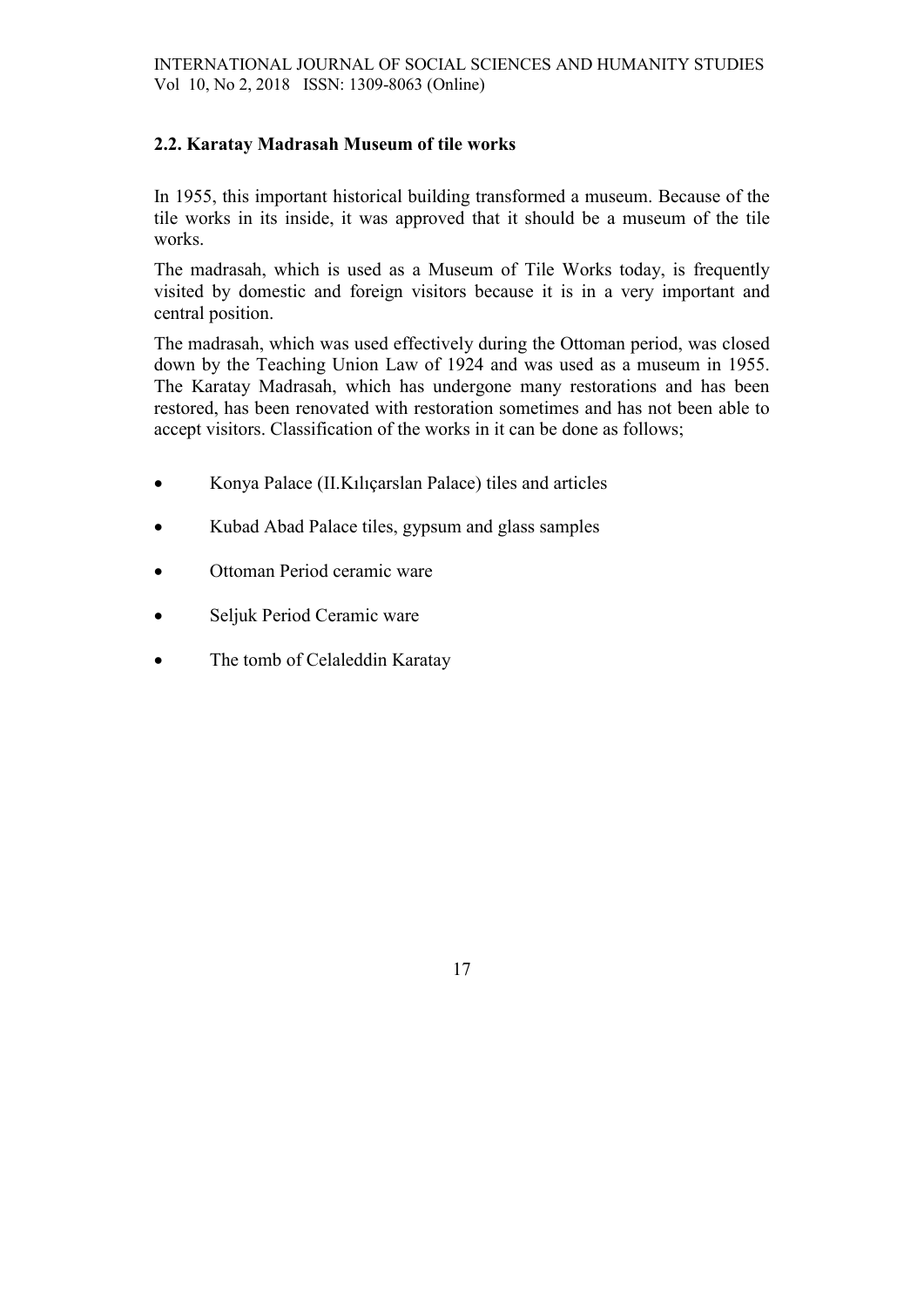

Figure-3: Karatay Madrasah Museum Plan, 2001

Source : Yaldız, 2001 :118

Comparing the two plans (Figure-2 and Figure-3), it can be seen that the destroyed room in the north-east was completed as a result of the work in 2006 and the works are exhibited. It is understood that the room in the south east is still rundown.

In the old days there was no arrangement around, but today there is a seating area for museum staff and afforestation.

18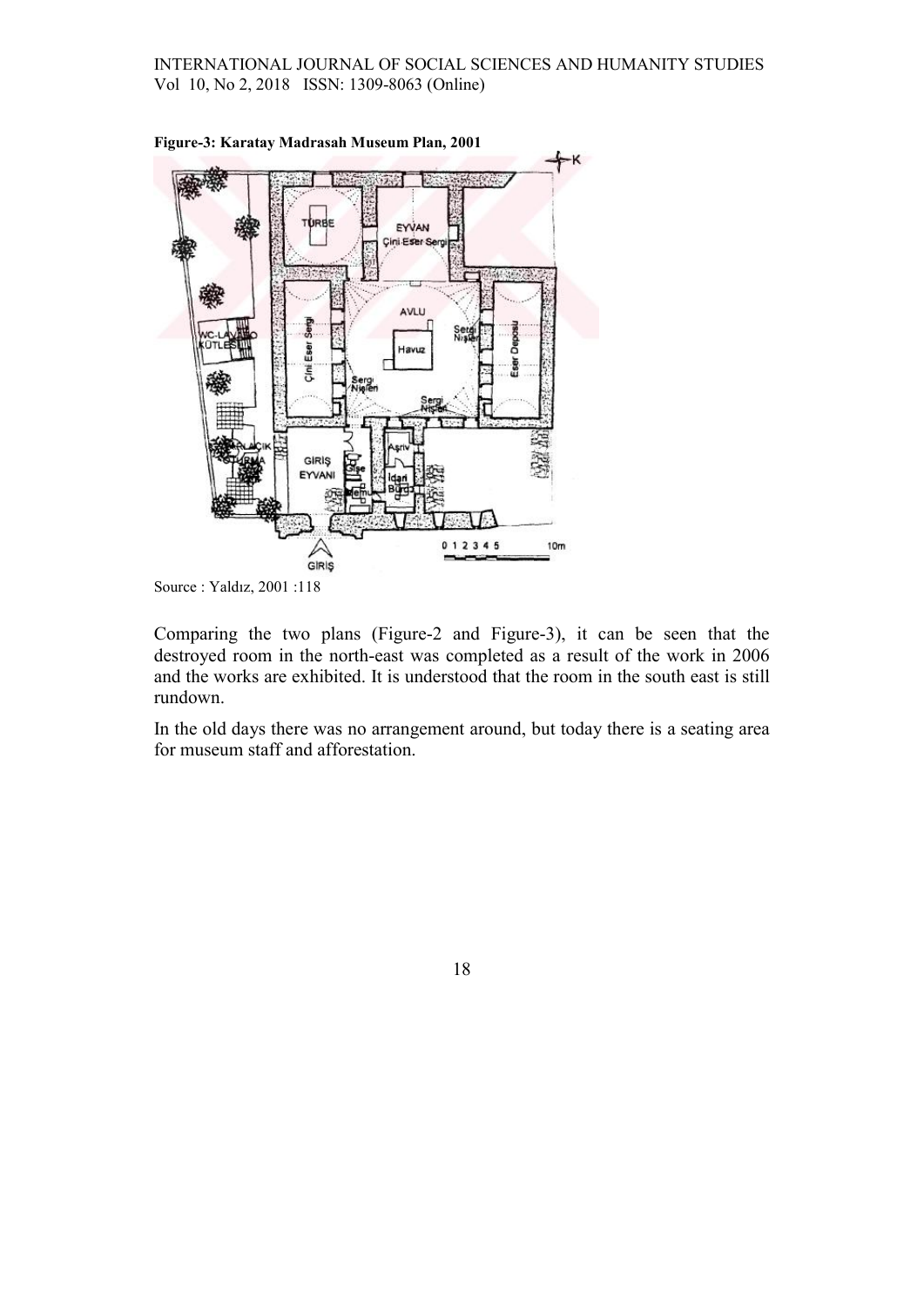### INTERNATIONAL JOURNAL OF SOCIAL SCIENCES AND HUMANITY STUDIES Vol 10, No 2, 2018 ISSN: 1309-8063 (Online)



#### Figure-3: Sections of the Karatay Madrasah Museum

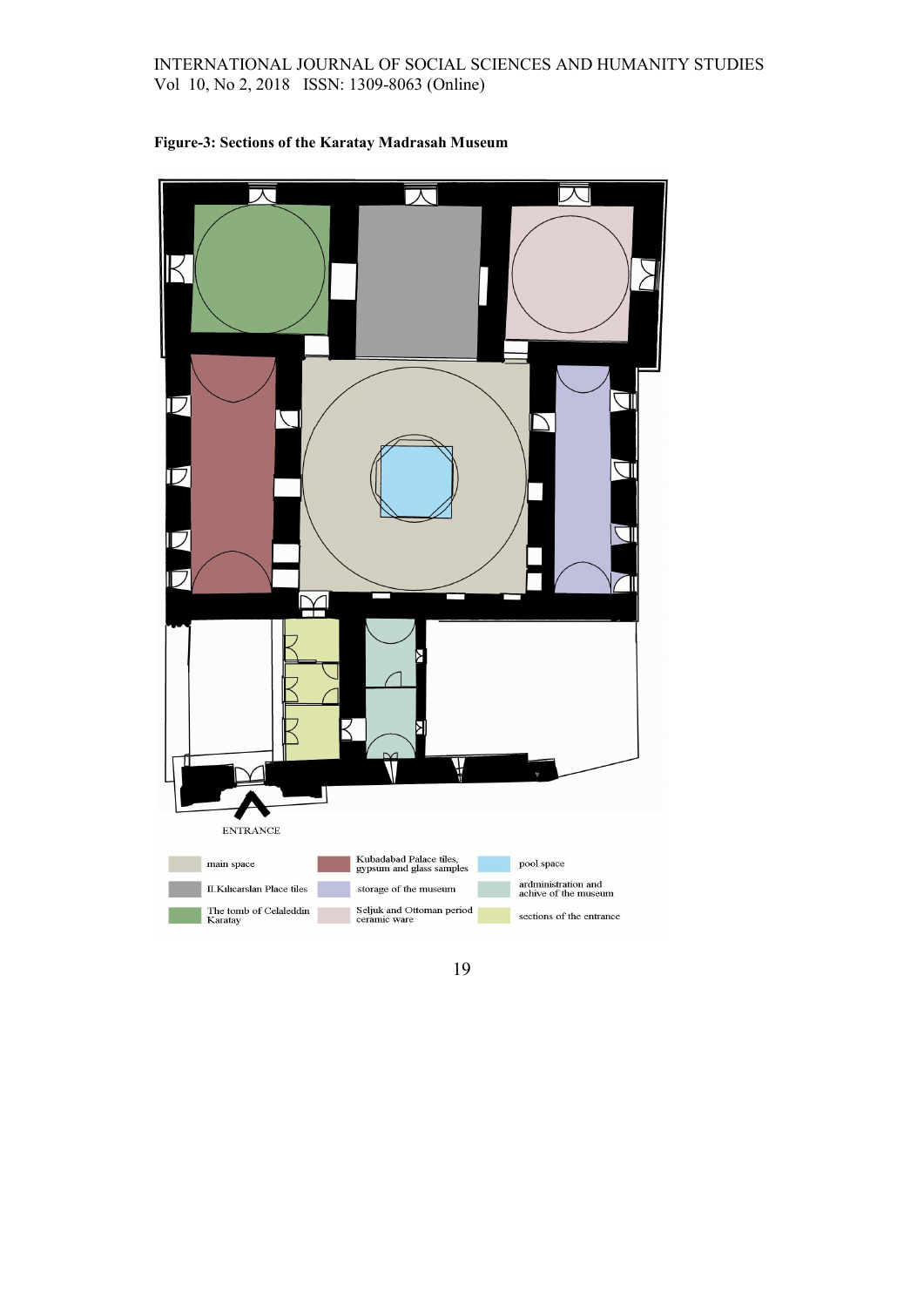Tiles made in different techniques and in different forms are seen in the museum. In addition, the tile has been used frequently in the madrasah itself and the interior has been tried to be preserved despite the erosion.

The walls of the Madrasah are decorated with descriptive texts that inform visitors. The most used techniques in tile used in decoration are mentioned and it is explained with which technique the works in the museum are made.

In winter 2006, the water course was found in the rescue excavations of the winter classroom. In the same year, works were also carried out to rescue the main dragon and artifacts exhibited during the excavations are exhibited in the museum.

In a room inside the Madrasah there is the tomb of Celaleddin Karatay, who gave his name to the madrasah.

|                           | 2005    | 2006    | 2007   | 2008   | 2009   | 2010        | 2011   |
|---------------------------|---------|---------|--------|--------|--------|-------------|--------|
| <b>Number of visitors</b> | 69.377  | 18.796  |        | 0      | 50.900 | 71.558      | 62.934 |
|                           |         |         |        |        |        |             |        |
|                           | 2012    | 2013    | 2014   | 2015   | 2016   | 2017        |        |
|                           |         |         |        |        |        | (first 6 m) |        |
| <b>Number of visitors</b> | 109.315 | 112.869 | 69.879 | 11.960 | 39.575 | 18.217      |        |
|                           |         |         |        |        |        |             |        |

Table 1: Number of visitors of Karatay Madrasah by years

It has undergone restoration in June 2006 and has never received visitors for 2 years. It was opened in January 2009. It was also restored in May 2015 and reopened in February 2016.

The location of the building also increases its accessibility and provides easy access to the visitors. The fact that it is close to the tram and bus station, walking distance to the city square, rises the tourist value.

# 3. CONCLUSION

Rather than building new buildings, it is very important to evaluate buildings that exist in tourism and have historical value.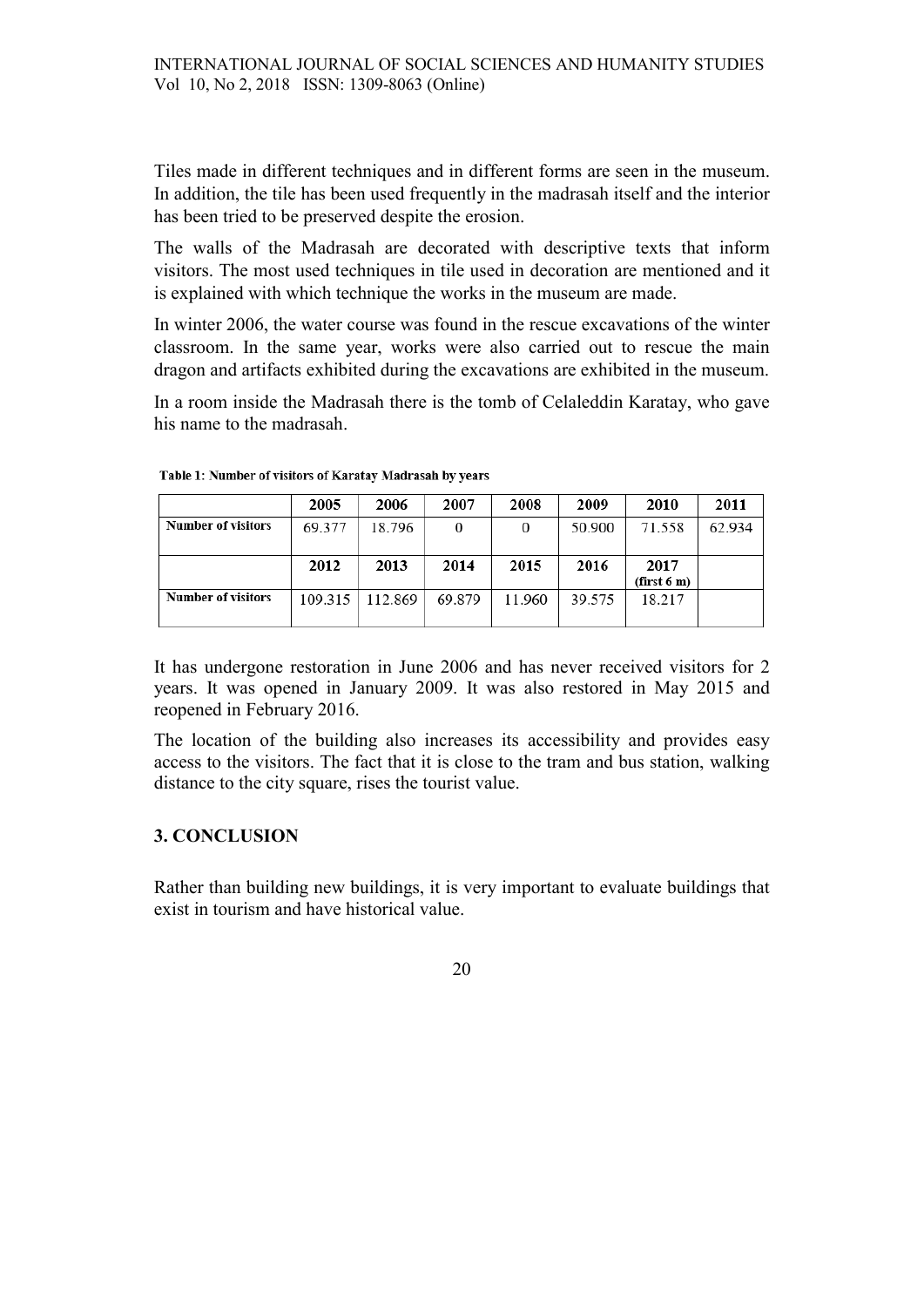According to the information obtained from the Provincial Directorate of Culture and Tourism, 4% of the annual museum visitors in Konya meet Karatay Madrasah. Besides, according to the table prepared monthly by the Provincial Directorate of Culture and Tourism, the madrasah, which has fewer visitors in the first 6 months of the year, has reached the highest number of visitors in the last 6 months, especially Seb-i Arus (The Wedding Day). The least visitors come in January. It can be thought that it is from winter conditions. Considering the tourist attractiveness of Rumi Museum by 90%, the Karatay Madrasa appears to be in second place. In 2013, it reached the highest number of visitors. (Table 1)

Furthermore, number of visitors fall on some years. Yet, total number of visitors is more than other museums. It is an important building of historical heritage.

## **BIBLIOGRAPHY**

McKercher, B., and Du Cros, H. (2002), Cultural tourism: The partnership between tourism and cultural heritage management, Routledge.

Atçeken, Zeki (1998), Konya'daki Selçuklu Yapılarının Osmanlı Devrinde Bakımı ve Kullanılması, Türk Tarih Kurumu Yayınları, Ankara.

Erdemir, Yaşar (2001), Karatay Medresesi Çini Eserleri Müzesi, T.C. Konya Valiliği İl Müdürlüğü, Konya.

Richards. Greg and Munsters, Wil (2010), Cultural Tourism Research Methods, AMA Dataset, Preston: UK.

Öztürk, Yüksel and Yazıcıoğlu, İrfan. (2002), "Gelişmekte Olan Ülkeler İçin Alternatif Turizm Faaliyetleri Üzerine Teorik Bir Çalışma", Ticaret ve Turizm Eğitim Fakültesi Dergisi, Volume 2, Ankara.

Kızılırmak, İsmail ve Kurtuldu, Hüseyin. (2005), "Kültürel Turizmin Önemi ve Tüketici Tercihlerinin Belirlenmesine Yönelik Bir Çalışma", Ticaret ve Turizm Eğitim Fakültesi Dergisi, Volume 1, Ankara.

Sheldon, Pauline, (1991), "An authorship analysis of tourism research", Annals of Tourism Research 18, pp.473–484.

Yaldız, Esra (2001), "Konya'daki Medrese Yapılarının Yeniden Kullanım Koşullarına Göre Değerlendirilmesi" Master Thesis, Selçuk University.